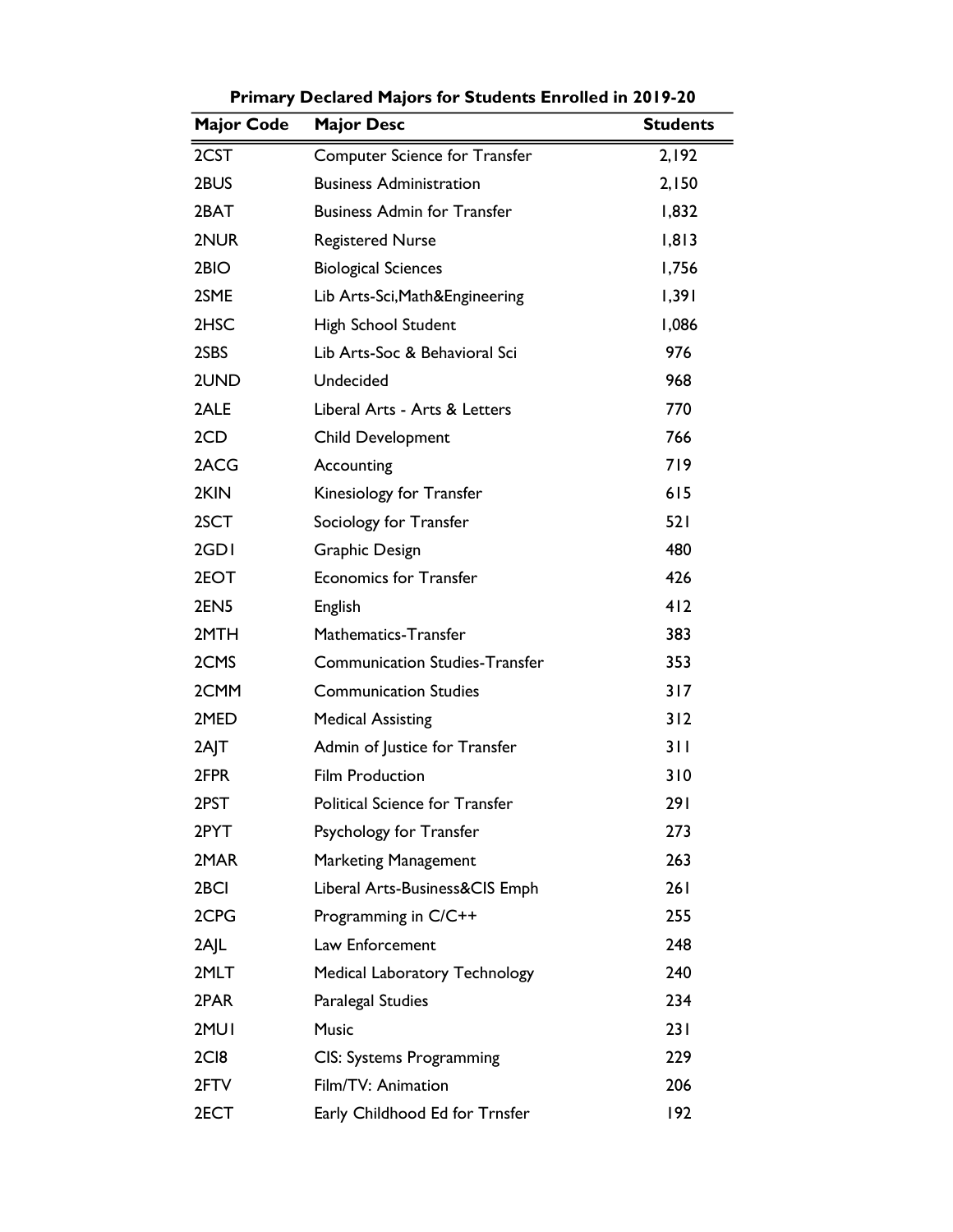| 2MGM             | Management                            | 185 |
|------------------|---------------------------------------|-----|
| 2CIB             | <b>CIS: Business Programming</b>      | 180 |
| 2AT6             | Auto Tech: Mach & Engine Repair       | 175 |
| 2PYN             | Programming in Python                 | 173 |
| 2RES             | <b>Real Estate</b>                    | 169 |
| $2$ $\sqrt{A}$   | Programming in JAVA                   | 166 |
| 2EGT             | English for Transfer                  | 149 |
| 2HST             | History for Transfer                  | 149 |
| 2CHD             | <b>Child Development</b>              | 145 |
| 2ERM             | Envir Resource Mgmt&Poll Prev         | 129 |
| 2AT4             | Auto Tech: Engine Performance         | 2   |
| 2CAD             | Computer Aided Dsgn-Mechanical        | 119 |
| 2LVN             | <b>LVN Transition To RN</b>           | 115 |
| 2CD <sub>2</sub> | <b>Child Development</b>              | 106 |
| 2BUI             | <b>Business Administration</b>        | 102 |
| 2CNC             | <b>CNC Machinist</b>                  | 98  |
| 2AR6             | Art: Painting Option                  | 91  |
| 2AR5             | Art: History Option                   | 89  |
| 2FSB             | Facility&Sustainable Bldg Mgt         | 89  |
| 2CNR             | CNC Research & Develop Machin         | 88  |
| 2SCR             | Film/TV: Screenwriting                | 85  |
| 2CII             | CIS: Network Programming              | 82  |
| 2AOT             | Anthropology for Transfer             | 81  |
| 2 RL             | Journalism                            | 78  |
| 2PHB             | Phlebotomy Technician I               | 76  |
| 2ENS             | <b>Enterprise Security Profession</b> | 71  |
| 2MT              | Massage Therapy                       | 70  |
| 2FL <sub>2</sub> | Film/TV: Production                   | 69  |
| 2WST             | <b>Wildlife Science Technician</b>    | 69  |
| 2AJC             | Corrections/Probation                 | 64  |
| 2GLO             | <b>Global Studies</b>                 | 64  |
| 2PHT             | Photographic Arts                     | 62  |
| 2NWA             | <b>Network Administration</b>         | 61  |
| 2ATE             | Auto Techcn: Engine Perf, Adv         | 60  |
| 2JRT             | Journalism for Transfer               | 59  |
| 2CNM             | <b>CNC Machinist</b>                  | 58  |
| 2 C              | <b>Intercultural Studies</b>          | 57  |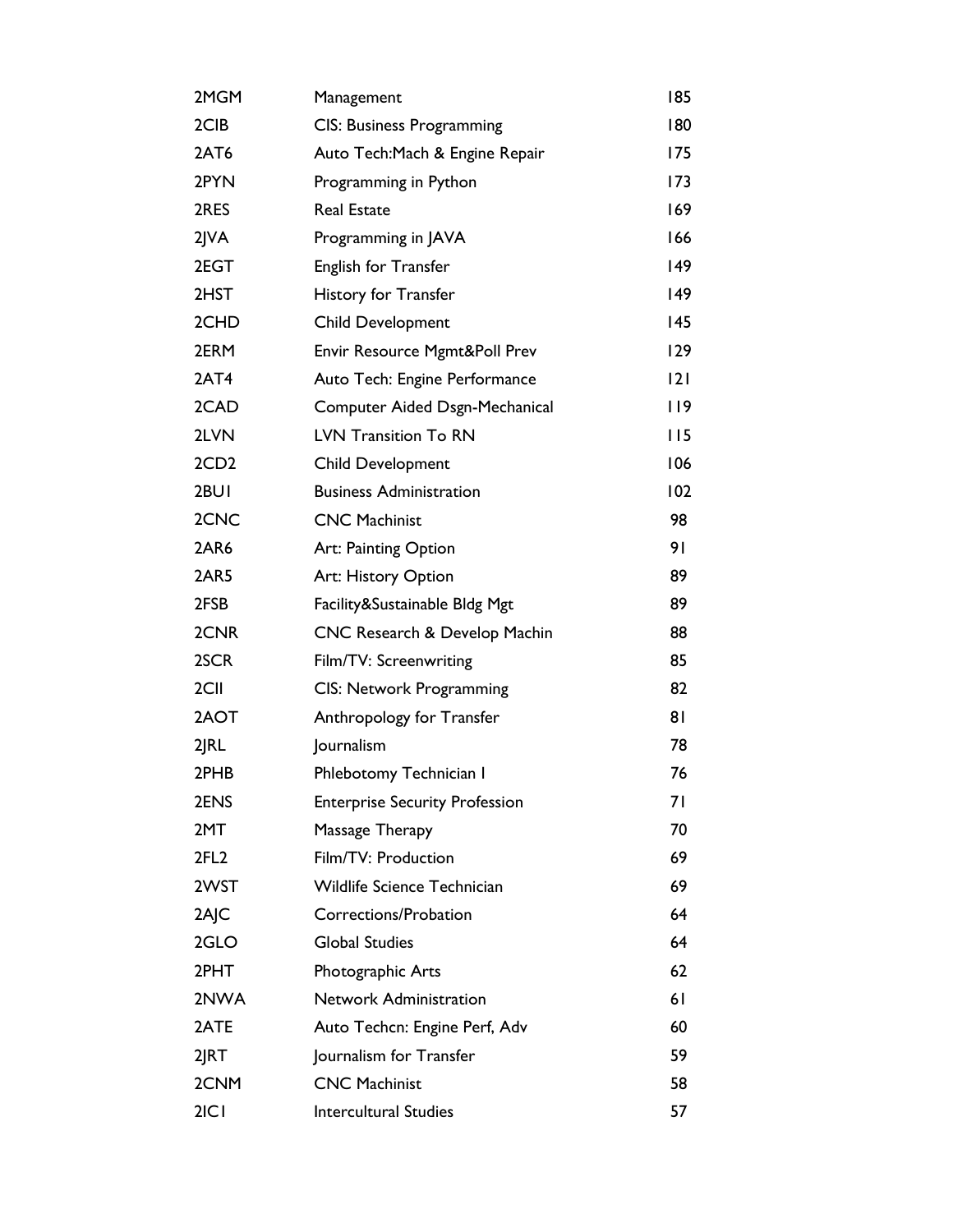| 2AT3             | Auto Tech: Chassis & Powertrain      | 55 |
|------------------|--------------------------------------|----|
| 2GD <sub>2</sub> | Graphic Design                       | 53 |
| 2PJM             | <b>Project Management Practition</b> | 52 |
| 2WEB             | Web Development                      | 52 |
| 2AC3             | Accounting                           | 49 |
| 2CNP             | CNC Programming-CAD/CAM              | 49 |
| 2HMN             | Humanities                           | 45 |
| 2GST             | Auto: Gen. Service Technician        | 43 |
| 2INS             | Insurance and Coding                 | 43 |
| 2CD <sub>I</sub> | Child Development                    | 40 |
| 2EMS             | Energy Manag & Buildng Science       | 39 |
| 2MLB             | Lab Assisting                        | 38 |
| 2PRO             | Professional Photography             | 38 |
| 2ARI             | Art: Ceramics Option                 | 37 |
| 2PMM             | <b>Product Model Making</b>          | 33 |
| 2ECM             | Early Childhood Mental Health        | 30 |
| 2ENT             | Entrepreneurship                     | 30 |
| 2PIO             | Personal Interest Only               | 30 |
| 2MDR             | Mandarin                             | 28 |
| 2PEN             | Pro/Engineer                         | 27 |
| 2AR8             | Art: Sculpture Option                | 26 |
| 2CBP             | <b>CIS: Business Programming</b>     | 24 |
| 2FET             | Film, TV&Elect Media for Trans       | 23 |
| 2ME3             | <b>Medical Reception</b>             | 22 |
| 2WOM             | <b>Women's Studies</b>               | 21 |
| 2ATJ             | Auto Techcn: Repair Technology       | 20 |
| 2MD <sub>I</sub> | <b>Mandarin</b>                      | 9  |
| 2ACP             | Accounting: Emph In Practice         | 18 |
| 2CNT             | <b>CIS:Network Programming</b>       | 18 |
| 2ULX             | Unix/Linux Operating System          | 18 |
| 2SP9             | Speech Communication                 | 17 |
| 2CDE             | Early Interv/Spcl Educ Assist        | 16 |
| 2ER <sub>I</sub> | Envi Resource Mgmt&Poll Prev         | 16 |
| 2AAT             | Auto Tech: Adv Auto Technology       | 15 |
| 2AAT             | Auto Techncn: Adv Auto Technigy      | 15 |
| 2DDB             | Database Design for Dev Oracle       | 15 |
| 2MT <sub>2</sub> | Massage Therapy                      | 15 |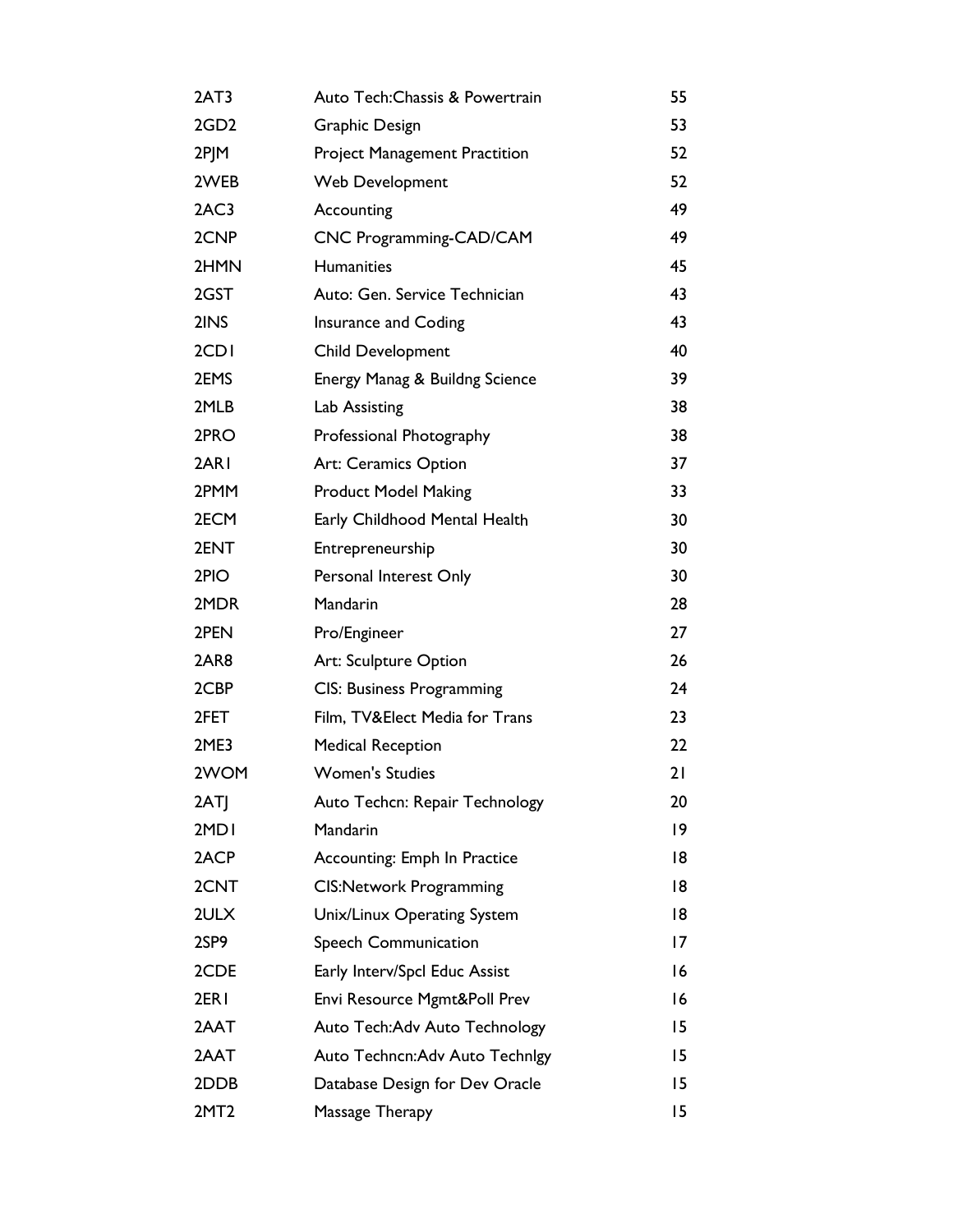| 2NBS     | <b>Network Basics</b>                 | 15              |
|----------|---------------------------------------|-----------------|
| 2NW1     | <b>Network Administration</b>         | 15              |
| 2ATP     | Auto Tech: Engine Performance         | $\overline{14}$ |
| 2ITC     | Transfer Studies - IGETC/CSU          | $\overline{14}$ |
| 2NWR     | <b>Network Administration</b>         | $\overline{14}$ |
| 2MTR     | <b>Medical Transcription</b>          | 3               |
| 2SMG     | Auto Techncn: Smog Technician         | $\overline{13}$ |
| 2PIT     | Philosophy for Transfer               | 12              |
| 2CLB     | Clinical Laboratory Assistant         | $\mathsf{L}$    |
| 2ICU     | <b>Intercultural Studies</b>          | П               |
| 2IDS     | Interactive Design                    | $\mathbf{H}$    |
| 2EM2     | Energy Manag & Buildng Science        | $\overline{10}$ |
| 2VIS     | <b>Visual Basic Programming</b>       | 10              |
| 2AME     | Auto Techncn: Machining& Eng Rpr      | 9               |
| 2ITU     | Transfer Studies - IGETC/UC           | 9               |
| 2ATA     | Auto Techcn Chassis Techn             | 8               |
| 2ATA     | Auto Techcn: Chassis Techn            | 8               |
| 2BOC     | <b>Business Office Clerk</b>          | 8               |
| 2CPI     | Auto Tech: Chassis & Powertrain       | 8               |
| 2ECP     | Environm Compli & Pollut Prev         | 8               |
| 2EMB     | Energy Manag & Buildng Science        | 8               |
| 2ESP     | <b>Enterprise Security Profession</b> | 8               |
| 2LDR     | Leadership and Social Change          | 8               |
| 2MSE     | <b>Medical Secretary</b>              | 8               |
| 2QCT     | <b>Quality Control Technician</b>     | 8               |
| 2SPL     | Spatial Art                           | 8               |
| 2ACT     | Accounting: Emph In Taxation          | 7               |
| $2A$   I | <b>Private Security</b>               | 7               |
| 2ARH     | Art History                           | 7               |
| 2ATH     | Auto Techcn: Powertrain Techn         | 7               |
| 2FLT     | Film/TV Production: TV Emph           | 7               |
| 2API     | <b>Animation Production</b>           | 6               |
| 2ATO     | Auto Techncn: Adv Engine Perf         | 6               |
| 2BIW     | <b>Business Information Worker</b>    | 6               |
| 2CFI     | Cyber Forensics&Investigations        | 6               |
| 2MFC     | <b>Medical File Clerk</b>             | 6               |
| 2WOR     | Solidworks                            | 6               |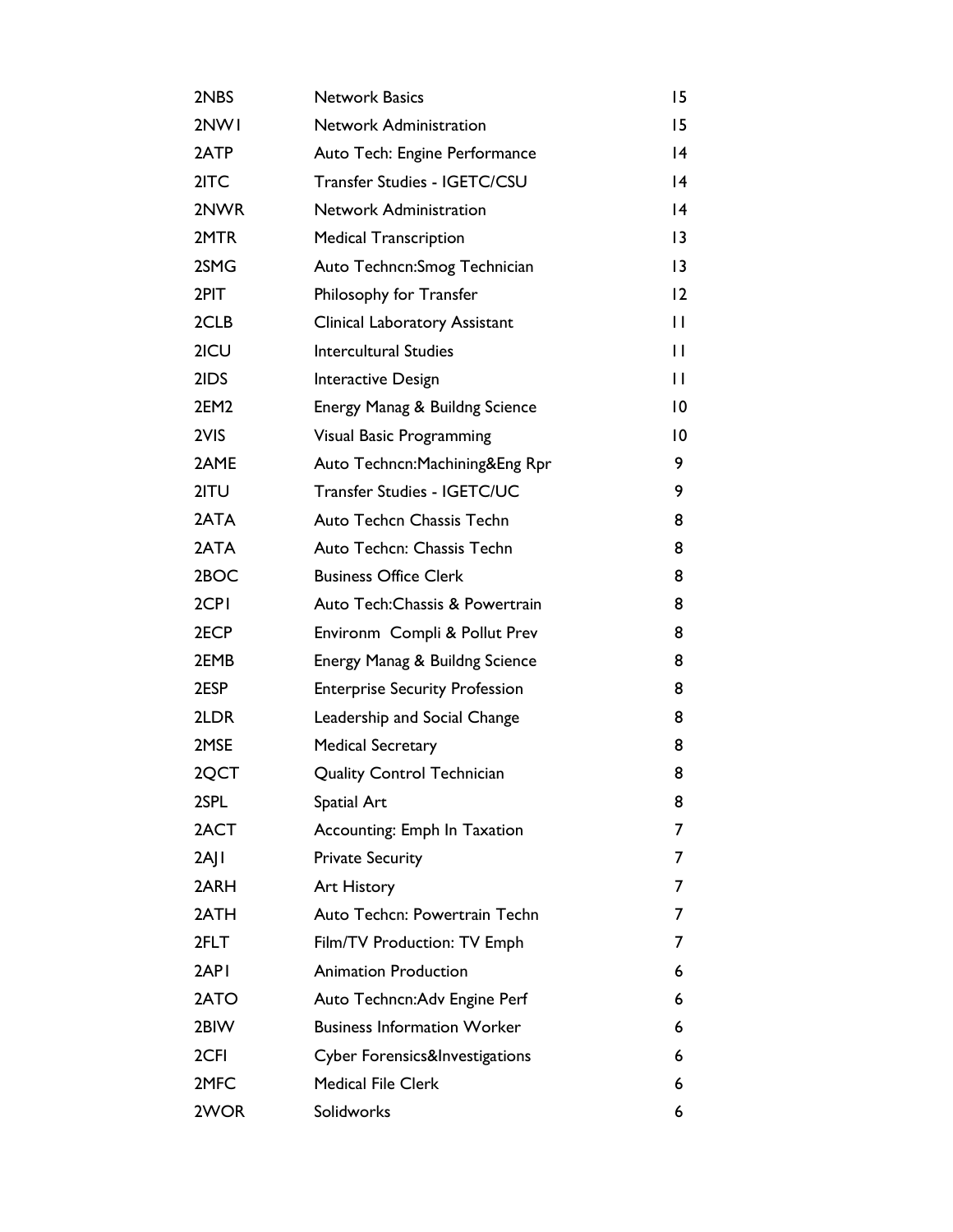| 2ABE | Auto Techncn: Bsc Eng Perf Tech       | 5            |
|------|---------------------------------------|--------------|
| 2GLI | <b>Global Studies</b>                 | 4            |
| 2MCR | <b>Medical Records Clerk</b>          | 4            |
| 2NMU | No Major: Undergraduate               | 4            |
| 2ACH | Auto Techncn: Auto Chassis Tech       | 3            |
| 2BSF | <b>Business Software Applications</b> | 3            |
| 2CCI | Comp Crime Investig & Security        | 3            |
| 2DCA | Drafting: Comp Aided Desgn            | 3            |
| 2OSS | Out of state students                 | 3            |
| 2PER | Programming Language: PERL            | 3            |
| 2PER | Programming in PERL                   | 3            |
| 2ACC | Accounting                            | 2            |
| 2ATN | Auto Machining & Engine Repair        | $\mathbf{2}$ |
| 2BSW | <b>Business Software Applications</b> | $\mathbf{2}$ |
| 2CGE | <b>Transfer Studies - CSUGE</b>       | $\mathbf{2}$ |
| 2FTC | <b>Computer Animation</b>             | $\mathbf{2}$ |
| 2GEA | General Educ for AA Degree            | $\mathbf{2}$ |
| 2MIS | Management Inform Syst Support        | $\mathbf{2}$ |
| 2PRL | <b>Public Relations</b>               | $\mathbf{2}$ |
| 2PUB | <b>Public Relations</b>               | 2            |
| 2AAO | Admin Assist/Office Technology        | $\mathbf{I}$ |
| 2AI  | Administration of Justice             | I            |
| 2ATF | Auto Techcn: Engine Perfor            | I            |
| 2AUT | <b>Automotive Technology</b>          | I            |
| 2BMG | <b>Business: Management</b>           | I            |
| 2CIA | <b>CIS Network Administration</b>     | I            |
| 2CLE | Legal Reception                       |              |
| 2COM | <b>Communication Studies</b>          |              |
| 2ECO | Economics                             |              |
| 2EMG | Energy Manag & Climate Policy         |              |
| 2ESB | <b>Biodiversity Specialist</b>        |              |
| 2GEN | <b>General Studies</b>                |              |
| 2HUM | <b>Humanities</b>                     |              |
| 2MAI | Med Asst: Insurance & Coding          |              |
| 2MCO | Mfg & Des: CNC Machine Operat         |              |
| 2MDI | <b>Multidisciplinary Studies</b>      |              |
| 2MEK | Med Asst: EKG Technician              |              |